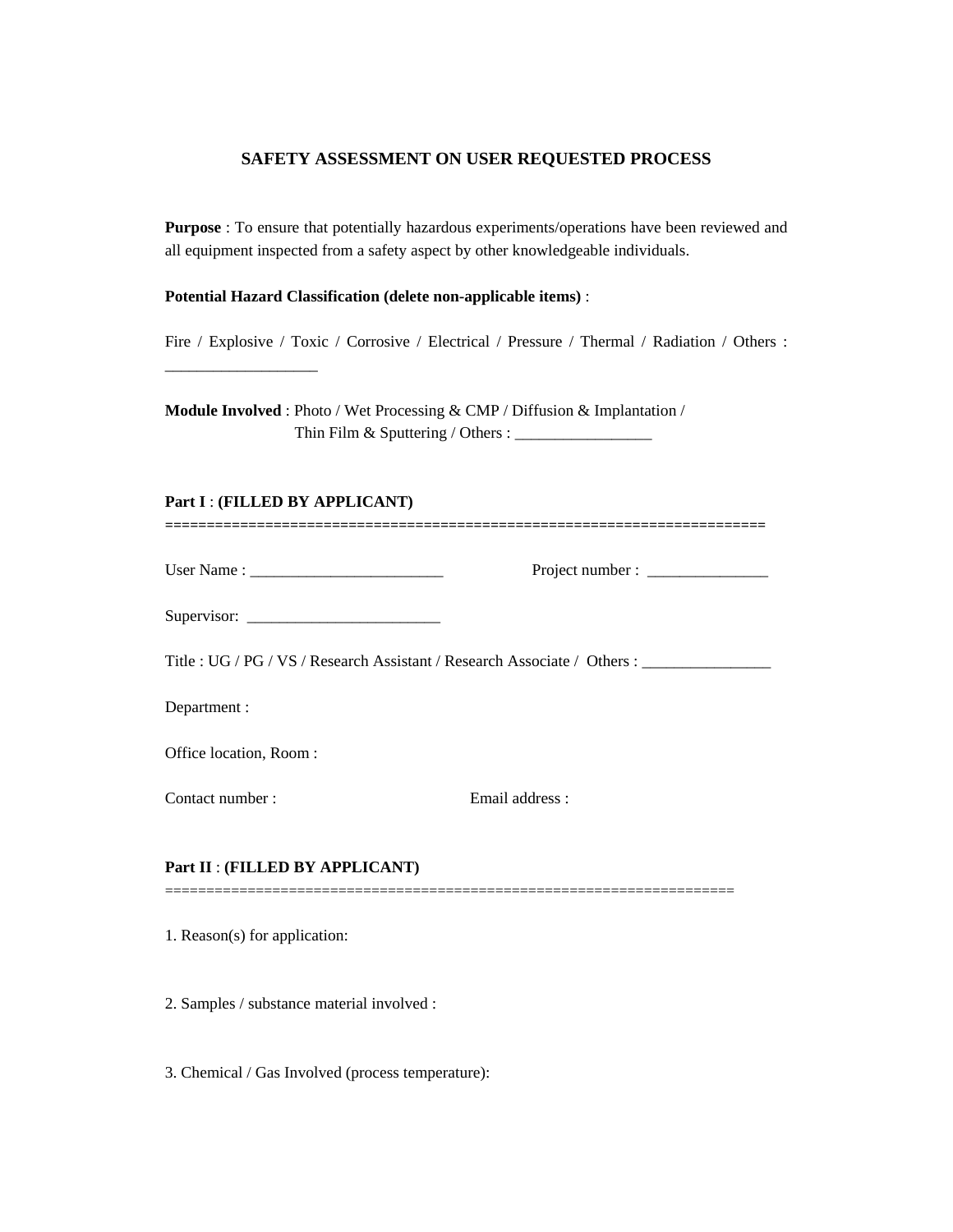- 4. Usages / Qty Involved :
- 5. Period of operation : From: To:
- 6. Equipment Involved ( for new setup, please attach drawing) :
- 7. Attach a copy of processing flow diagram and MSDS (Materials Safety Data Sheets) for all chemicals and gases used.
- 8. Hazard control plan / other preventive actions for potential hazard identified above :

9. Emergency actions for potential hazard identified above :

10. Waste disposal procedure :

| Project supervisor signature : |  |  |
|--------------------------------|--|--|
|--------------------------------|--|--|